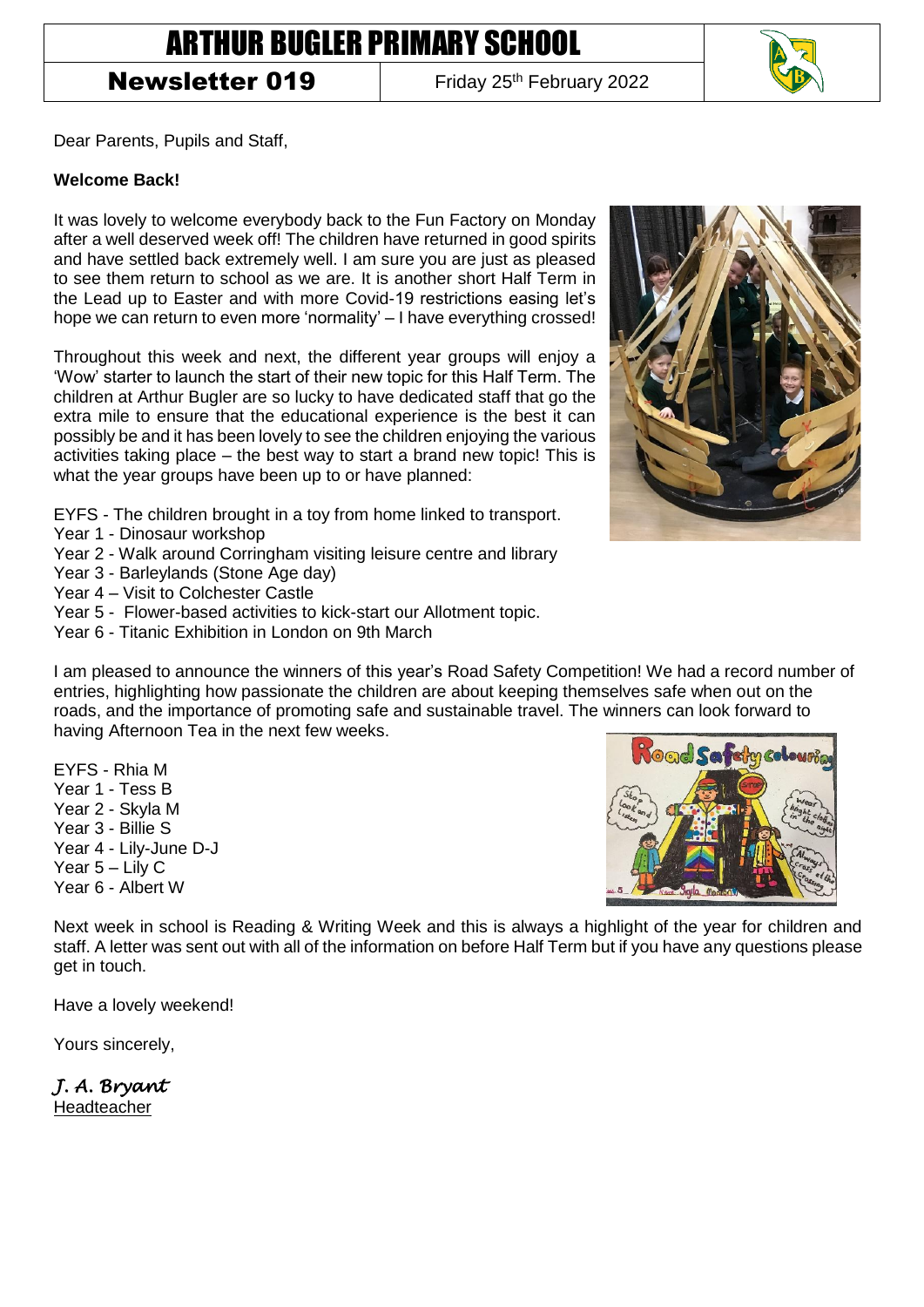|  | <b>ATTENDANCE</b>                      |                |                                       |        |
|--|----------------------------------------|----------------|---------------------------------------|--------|
|  | <b>Lower School</b>                    | <b>Class 4</b> | <b>Mrs McAllister</b>                 | 98.75% |
|  |                                        |                | & Mrs Rushen                          |        |
|  | <b>Upper School</b>                    | Class 11       | <b>Mrs Matthews</b><br>& Mrs Thatcher | 99.58% |
|  | <b>Congratulations to all classes!</b> |                |                                       |        |
|  | <b>Whole School Attendance</b>         |                | 96.99%                                |        |

| <b>Bronze Headteacher Awards</b>                                                                                                                                                                                                                                                                                                        |
|-----------------------------------------------------------------------------------------------------------------------------------------------------------------------------------------------------------------------------------------------------------------------------------------------------------------------------------------|
| This week 11 Bronze Headteacher Awards have been awarded. Well done<br>to the following children: Alyce P, Charlie W, Emily-Bridget G, Maddie Y,<br>Maisey C, Mia M, Elijah P, Robbie M-M, Darcey P, Rhia M and Rose C.<br>They received their Bronze Headteacher Award sticker and pencil<br>sharperner in today's Take Away Assembly! |

|  | <b>School Dinner Money</b>                                                                                                                                                                                                                                                                                                                                                                                            |
|--|-----------------------------------------------------------------------------------------------------------------------------------------------------------------------------------------------------------------------------------------------------------------------------------------------------------------------------------------------------------------------------------------------------------------------|
|  | School dinners should be paid via the School Gateway App and please<br>make sure you there is enough money on your account before your child<br>books their school dinner. Payments can be made 24 hours a day which<br>means you can make payments in the evening or even early in the<br>morning, and up to any amount. If your account is in defecit it may result<br>in your child being refused a school dinner. |
|  | Children in Early Years – Year 2 are entitled to universal free school meals<br>and are not required to make any payment for school meals.                                                                                                                                                                                                                                                                            |
|  | If you have any difficulties making the payment please contact the School<br>Office.                                                                                                                                                                                                                                                                                                                                  |

| <b>Special Dessert Day</b>                                                                                                                   |
|----------------------------------------------------------------------------------------------------------------------------------------------|
| It's Pancake Day on Tuesday 1 <sup>st</sup> March and we will be serving pancakes<br>as a dessert for anybody who is having a school dinner. |